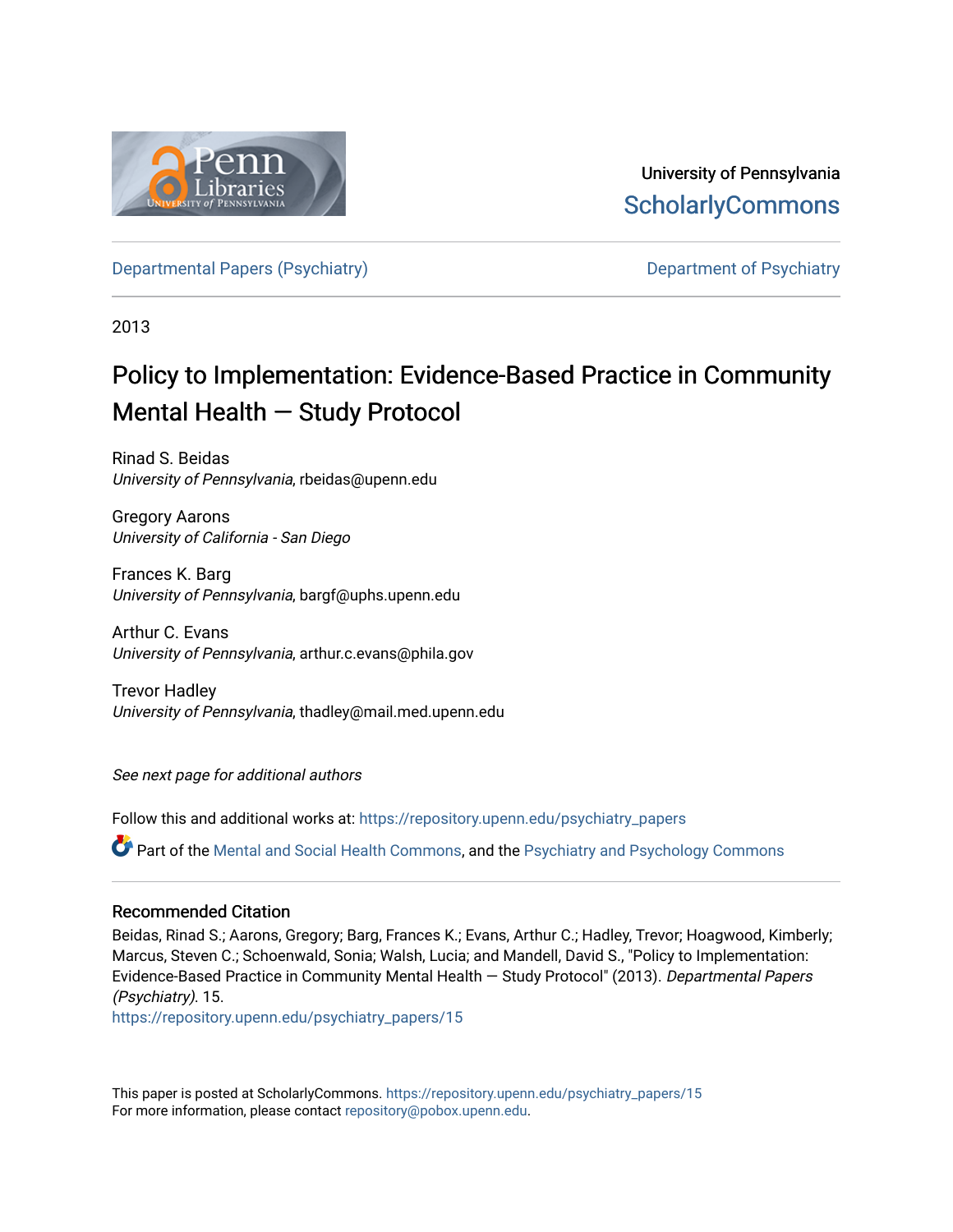# Policy to Implementation: Evidence-Based Practice in Community Mental Health — Study Protocol

# **Abstract**

Background: Evidence-based treatments (EBTs) are not widely available in community mental health settings. In response to the call for implementation of evidence-based treatments in the United States, states and counties have mandated behavioral health reform through policies and other initiatives. Evaluations of the impact of these policies on implementation are rare. A systems transformation about to occur in Philadelphia, Pennsylvania, offers an important opportunity to prospectively study implementation in response to a policy mandate.

Methods/design: Using a prospective sequential mixed-methods design, with observations at multiple points in time, we will investigate the responses of staff from 30 community mental health clinics to a policy from the Department of Behavioral Health encouraging and incentivizing providers to implement evidence-based treatments to treat youth with mental health problems. Study participants will be 30 executive directors, 30 clinical directors, and 240 therapists. Data will be collected prior to the policy implementation, and then at two and four years following policy implementation. Quantitative data will include measures of intervention implementation and potential moderators of implementation (i.e., organizational- and leader-level variables) and will be collected from executive directors, clinical directors, and therapists. Measures include self-reported therapist fidelity to evidence-based treatment techniques as measured by the Organizational Social Context Measurement System and the Implementation Climate Assessment, leader variables as measured by the Multifactor Leadership Questionnaire, attitudes towards EDTs as measured by the Evidence-Based Practice Attitude Scale, and knowledge of EBTs as measured by the knowledge of Evidence-Based Services Questionnaire. Qualitative data will include semistructured interviews with a subset of the sample to assess the implementation experience of high-, average-, and low-performing agencies. Mixed methods will be integrated through comparing and contrasting results from the two methods for each of the primary hypotheses in this study.

Discussion: Findings from the proposed research will inform both future policy mandates around implementation and the support required for the success of these policies, with the ultimate goal of improving the quality of treatment provided to youth in the public sector.

# Keywords

evidence-based practice, community mental health, policy, implementation, fidelity, organizational variables

# **Disciplines**

Mental and Social Health | Psychiatry and Psychology

# Author(s)

Rinad S. Beidas, Gregory Aarons, Frances K. Barg, Arthur C. Evans, Trevor Hadley, Kimberly Hoagwood, Steven C. Marcus, Sonia Schoenwald, Lucia Walsh, and David S. Mandell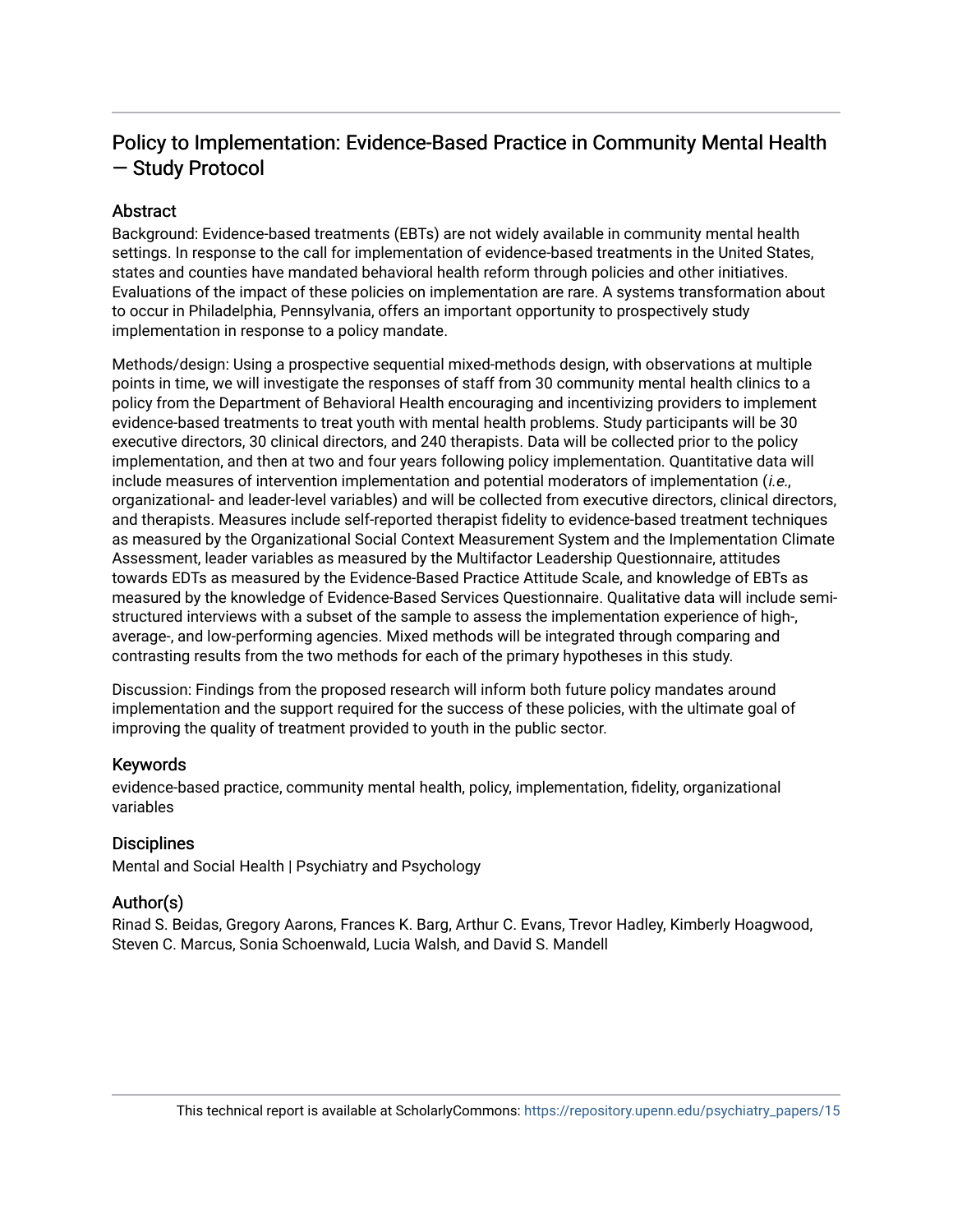# **STUDY PROTOCOL CONSUMING THE RESERVE ACCESS**



# Policy to implementation: evidence-based practice in community mental health – study protocol

Rinad S Beidas<sup>1\*</sup>, Gregory Aarons<sup>2</sup>, Frances Barg<sup>3</sup>, Arthur Evans<sup>1,4</sup>, Trevor Hadley<sup>1</sup>, Kimberly Hoagwood<sup>5</sup> , Steven Marcus<sup>6</sup>, Sonja Schoenwald<sup>7</sup>, Lucia Walsh<sup>1</sup> and David S Mandell<sup>1</sup>

## Abstract

Background: Evidence-based treatments (EBTs) are not widely available in community mental health settings. In response to the call for implementation of evidence-based treatments in the United States, states and counties have mandated behavioral health reform through policies and other initiatives. Evaluations of the impact of these policies on implementation are rare. A systems transformation about to occur in Philadelphia, Pennsylvania, offers an important opportunity to prospectively study implementation in response to a policy mandate.

Methods/design: Using a prospective sequential mixed-methods design, with observations at multiple points in time, we will investigate the responses of staff from 30 community mental health clinics to a policy from the Department of Behavioral Health encouraging and incentivizing providers to implement evidence-based treatments to treat youth with mental health problems. Study participants will be 30 executive directors, 30 clinical directors, and 240 therapists. Data will be collected prior to the policy implementation, and then at two and four years following policy implementation. Quantitative data will include measures of intervention implementation and potential moderators of implementation (i.e., organizational- and leader-level variables) and will be collected from executive directors, clinical directors, and therapists. Measures include self-reported therapist fidelity to evidencebased treatment techniques as measured by the Therapist Procedures Checklist-Revised, organizational variables as measured by the Organizational Social Context Measurement System and the Implementation Climate Assessment, leader variables as measured by the Multifactor Leadership Questionnaire, attitudes towards EBTs as measured by the Evidence-Based Practice Attitude Scale, and knowledge of EBTs as measured by the Knowledge of Evidence-Based Services Questionnaire. Qualitative data will include semi-structured interviews with a subset of the sample to assess the implementation experience of high-, average-, and low-performing agencies. Mixed methods will be integrated through comparing and contrasting results from the two methods for each of the primary hypotheses in this study.

**Discussion:** Findings from the proposed research will inform both future policy mandates around implementation and the support required for the success of these policies, with the ultimate goal of improving the quality of treatment provided to youth in the public sector.

Keywords: Evidence-based practice, Community mental health, Policy, Implementation, Fidelity, Organizational variables

\* Correspondence: [rbeidas@upenn.edu](mailto:rbeidas@upenn.edu) <sup>1</sup>

<sup>1</sup>Department of Psychiatry, University of Pennsylvania Perelman School of Medicine, 3535 Market Street, 3rd floor, Philadelphia, PA 19104, USA Full list of author information is available at the end of the article



© 2013 Beidas et al.; licensee BioMed Central Ltd. This is an Open Access article distributed under the terms of the Creative Commons Attribution License [\(http://creativecommons.org/licenses/by/2.0\)](http://creativecommons.org/licenses/by/2.0), which permits unrestricted use, distribution, and reproduction in any medium, provided the original work is properly cited.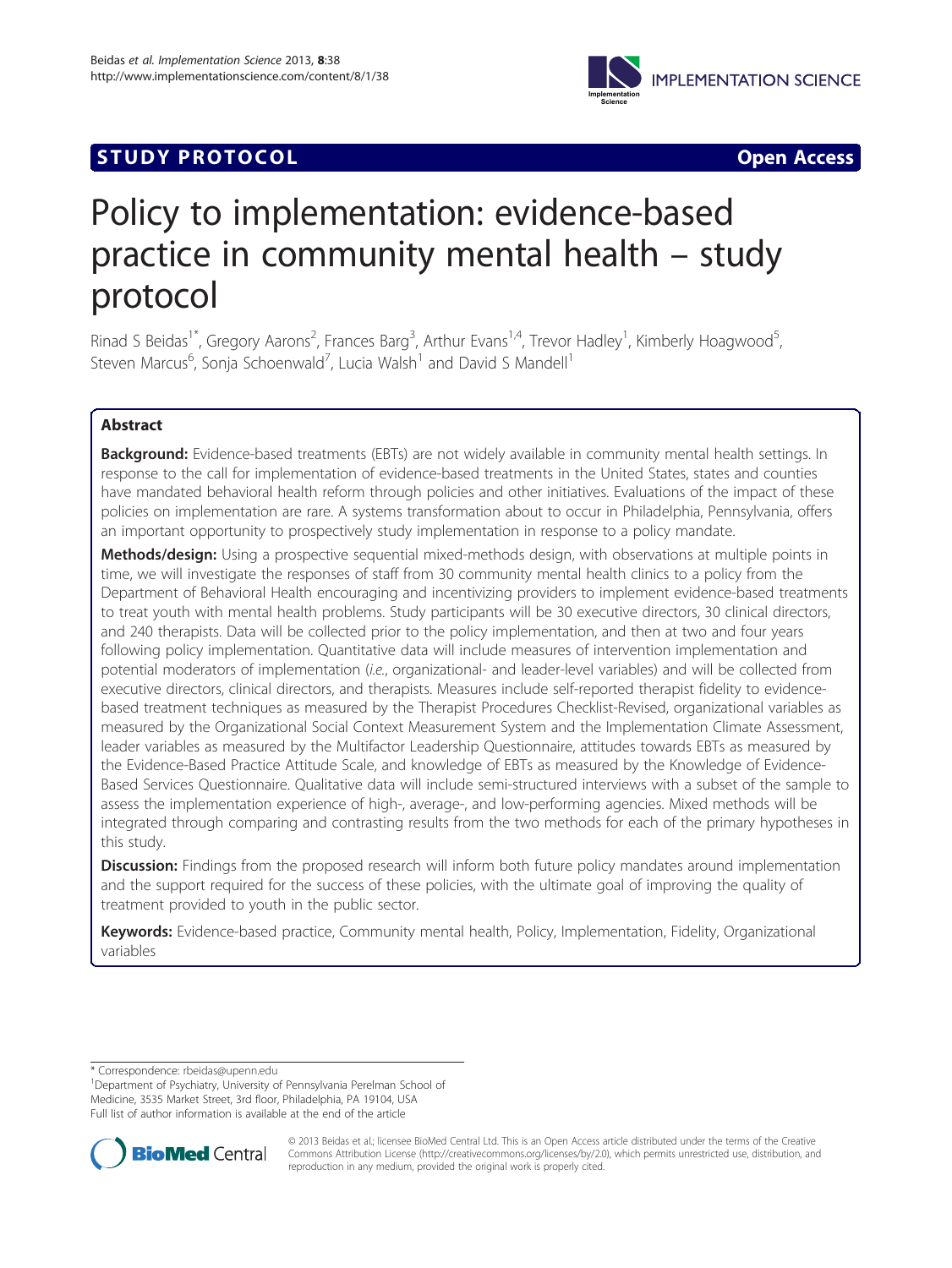### Background

Evidence-based treatments (EBTs) are treatments that have been evaluated scientifically and show evidence of efficacy [\[1](#page-9-0)]. Despite well-established evidence of EBTs for youth with psychosocial difficulties [\[1](#page-9-0)], it takes up to 17 years for these treatments to make their way into community settings [\[2](#page-9-0)]. In response to the call for implementation of EBTs [\[3](#page-9-0)], systems have mandated behavioral health reform [\[4](#page-9-0)] through policies and other initiatives. Evaluations of the impact of these policies on implementation are rare [\[5](#page-9-0)]. While policies may be important drivers of implementation, they are likely necessary but not sufficient. In particular, organization- and leader-level variables may moderate the relationship between policy and implementation.

A burgeoning literature has applied evidence from organizational theory to mental health service organizations [[6](#page-9-0)] and found that specific organizational level constructs influence adoption and sustainability of new practices. Constructs of particular interest include organizational culture, organizational climate, and implementation climate. Organizational culture is defined as shared beliefs and expectations of a work environment, whereas organizational climate is defined as shared perceptions about the work environment's impact on worker well-being [\[7\]](#page-9-0). Organizational climate has been associated with both implementation and youth outcomes [\[8\]](#page-9-0). Even more compelling, interventions that improve organizational climate can improve implementation of EBTs in the community [\[9\]](#page-9-0).

Distinct from organizational climate, implementation climate is defined as staff beliefs regarding the degree to which an innovation is expected, rewarded and supported by their organization [[10](#page-9-0)]. Little empirical measurement of implementation climate has been conducted in mental health services research [\[11\]](#page-9-0), but research from other disciplines suggests that it is highly predictive of implementation [\[12](#page-9-0)].

Leadership may also drive implementation of EBTs, although few studies have examined its effects. One model of effective leadership [[13\]](#page-9-0) comprises five factors: individual consideration (consideration for each employee's contributions and needs), intellectual stimulation (potential to stimulate employee thinking), inspirational motivation (potential to inspire and motivate employees), idealized influence attributed (ability to instill pride in employees), and idealized influence behavior (ability to instill values, beliefs, purpose, and mission in employees) [[13](#page-9-0)]. Preliminary research on the associations among leadership and organizational variables has found that high-quality leadership is important in times of system change and may reduce poor organizational climate and subsequent staff turnover [[4](#page-9-0)]. High-quality leadership is also associated with better staff attitudes towards adopting EBTs [[14](#page-9-0)]. It is therefore critical to investigate if high-quality leadership and characteristics of leaders (e.g., attitudes) predict more successful implementation of child EBTs in the face of a policy mandate.

#### Systems transformation in Philadelphia

The City of Philadelphia's Department of Behavioral Health and Intellectual DisAbility Services (DBHIDS) is committed to transforming their public system into one that is evidence-based for both adults and children. The behavioral health care of Medicaid-enrolled individuals with Philadelphia is managed through Community Behavioral Health (CBH), a quasi-governmental administrative service organization. Since 2007, DBHIDS has engaged in pilot EBT implementation projects in the public mental health system. In 2012, the Commissioner of DBHIDS (AE), assembled the Evidence-Based Practice & Innovation Center (EPIC), a task force of expert academics and leaders at DBHIDS, to develop a coordinated approach and centralized infrastructure that supports providers in implementing, utilizing, and sustaining EBTs. The contributions of EPIC will be phased. The first phase entails compiling lessons learned from pilot EBT implementation projects, engaging community stakeholders, and selection of an implementation framework to guide the building of the infrastructure. Once established, EPIC will provide support in a number of areas, including: system-wide promotion of evidencebased principles, building of provider capacity for EBTs, operational support, developing an infrastructure for training and ongoing support, and potentially implementation of financing models to promote sustainability (e.g., enhanced rates for implementation of EBTs). Currently, EPIC is in the first phase; the completion of the process and infrastructure are anticipated in the next fiscal year. Based on the activities of EPIC, a recommendation will be made by the regulating body, DBHIDS, on implementation of EBTs; we operationally define this recommendation as a policy mandate.

The systems transformation about to occur in Philadelphia offers a rare and important opportunity to prospectively study implementation in response to a policy mandate from inception to implementation. The objective of the proposed research is to observe how community mental health providers (CMHPs) respond to a system-level policy designed to increase implementation of EBTs for youth and adults with mental health difficulties, and to investigate if organizational and leadership characteristics moderate the association between policy and implementation. Specifically, the overall objectives of the study are to answer the following questions within CMHPs: Does a policy mandate impact implementation of EBTs in community mental health?; Do organizational- and leader-level variables moderate the relationship between policy and implementation of EBTs?;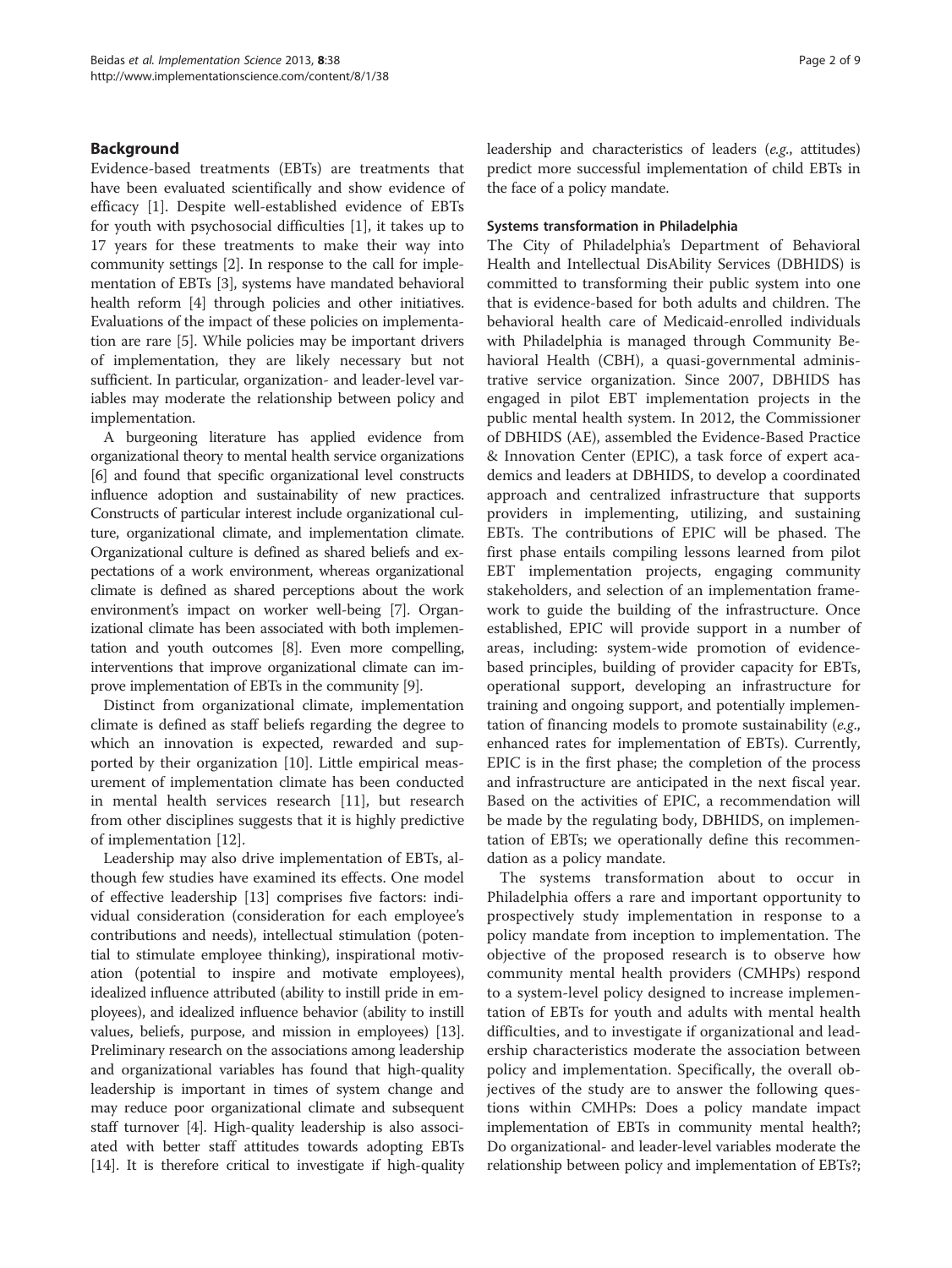<span id="page-4-0"></span>What factors characterize the differences among providers with low, average, and high implementation?

#### Conceptual framework and causal model

The proposed research activities are based on the conceptual model of EBT implementation in public service sectors proposed by Aarons and colleagues [\[15](#page-9-0)]. This four-phase multi-level ecological model of the implementation process for EBTs in public sector settings is both a process and explanatory framework. The process steps include exploration, preparation, implementation, and sustainment (the EPIS model). Within each phase, particular contextual variables are relevant to the outer (external to the provider at the service system level) or inner (internal to the provider implementing an EBT) context. We will prospectively measure a subset of variables from the EPIS model to examine their association with implementation effectiveness in CMHPs serving youth (Figure 1). The current study will assess: the impact of an outer context change (i.e., policy) on implementation; and how inner context variables, organizational and leader characteristics, moderate the relationship between policy and implementation.

All three aims draw on the following causal model. Policy, an outer context variable, is defined as a recommendation and support made by a regulating body to promote implementation of EBTs. In this causal model, policy is directly related to the dependent variable, implementation of EBTs [[16](#page-9-0)]. Inner context variables, specifically organizational- and leader-level variables, are hypothesized to moderate this association. In public health, the impact of policy is well documented, as many studies have shown that seatbelt usage can prevent injury and death. Policies have been enacted to require seatbelt usage and have resulted in reduced mortality and injury [[17](#page-9-0)]. However, little is known about how policy impacts and interacts with organizational characteristics to affect provider behavior change [\[16\]](#page-9-0). We hypothesize that a policy mandate that is made by a city regulating agency (DBHIDS) will potentially have a powerful impact on provider behavior change.

### Methods/design

# Aim 1: to evaluate child-serving CMHPs response to a

system-wide policy mandating implementation of EBTs Aim 1 tests the causal relationship: Does a system-level policy impact implementation of EBTs in child-serving CMHPs?

#### Participants

There are over 100 CMHPs in Philadelphia that provide outpatient services to youth (information provided through personal communication, Community Behavioral Health, 2012). We will enroll at least 30 CMHPs; enrolled CMHPs will serve a combined total of at least 80% of youth receiving publicly-funded mental health services in Philadelphia. In each agency, we will recruit the executive director, clinical director, and 80% of the clinicians (estimated 8 to 10) per agency. This will produce a total sample of 30 provider organizations, 30 executive directors, 30 clinical directors, and 240 to 300 clinicians.

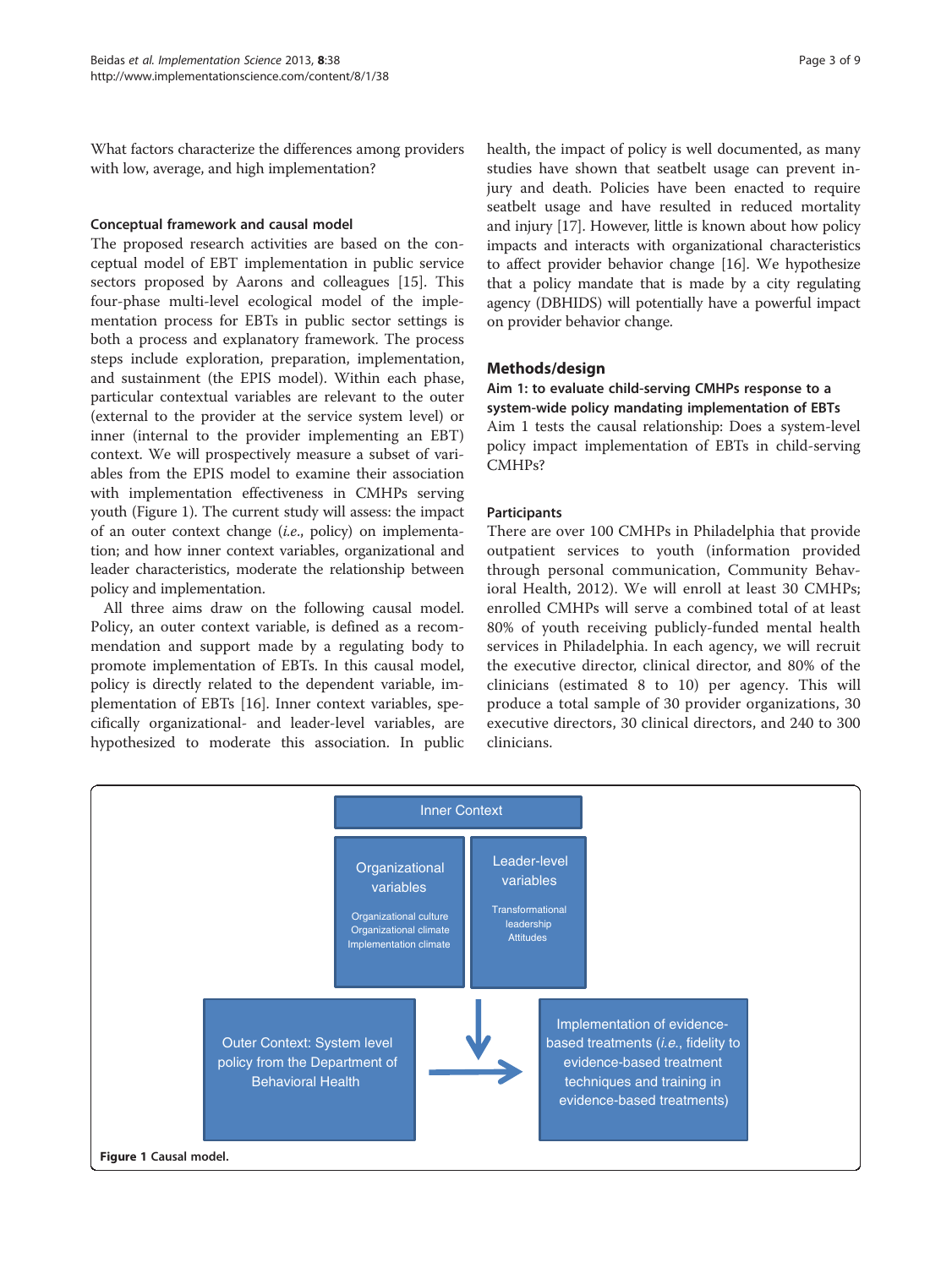#### Procedure

We will prospectively measure CMHP response to the policy generated from the DBHIDS task force. Response is operationally defined as implementation of child EBTs. In order to have multiple indicators of implementation [[18\]](#page-9-0), we have defined implementation in two ways. The primary outcome is clinician fidelity to techniques used in child EBTs. The secondary outcome is more proximal to the policy change and the reach of EBTs at the clinician level. Thus, this includes number of clinicians trained in a specific EBT at any given data collection point. We will measure these outcome variables three times over five years in enrolled CMHPs.

#### Measures

#### Dependent variable: implementation

In Aim 1, the implementation outcomes include fidelity to EBT techniques and number of clinicians trained in EBTs.

#### Fidelity

We selected fidelity, 'the degree to which an intervention was implemented as it was prescribed' [[18\]](#page-9-0), as the primary implementation outcome given its documented association with youth outcomes [[19\]](#page-9-0). A number of other implementation outcomes could have been selected, such as acceptability, feasibility and adoption [\[18](#page-9-0)]. Ultimately, we decided to focus on fidelity because it is most proximal to youth outcomes, the desired end goal of implementing EBTs. Fidelity will be measured three times using self-reported clinician fidelity to EBTs and brief observation.

#### Therapist Procedures Checklist-Revised (TPC-R)

The TPC-R [\[20](#page-9-0)] is a 62-item psychometrically validated self-report clinician technique checklist that assesses components of EBTs used in session that cut across the most widely used modalities (cognitive, behavioral, family and psychodynamic). Factor analysis has confirmed the four-factor structure, test-retest reliability is strong, and the instrument is sensitive to within-therapist changes in technique use across child clients [\[20](#page-9-0)].

### Therapy Procedures Observational Coding System – Strategies (TPOCS-S) [\[21\]](#page-9-0)

Because self-reported fidelity often does not match actual behavior [[22](#page-9-0)], and to avoid demand characteristics on reporting the use of EBTs, we will use brief observation to corroborate clinician self-report. We will randomly select 10% of therapy sessions in one week of a subset of the clinicians enrolled  $(n = 120)$  for observation. We will use the TPOCS-S to code for presence or absence of EBT techniques and intensity to which therapists use these strategies in session. The TPOCS–S is an

observational measure of youth psychotherapy procedures. The TPOCS–S shows good inter-rater reliability and its five subscales (e.g., Behavioral, Cognitive, Psychodynamic, Client-Centered, Family) show good internal consistency and validity [[21\]](#page-9-0).

One of the challenges to measuring fidelity in multiple agencies is that agencies may select to receive training and implement different EBTs based on the populations that they serve. Therefore, it is necessary either to use different fidelity measures, many of which are not validated, across agencies based on which EBT they implement, or to use a general validated measure that allows for identification of common elements across EBTs. We selected the TPC-R because it is a psychometrically validated general fidelity measure that identifies fidelity to techniques (e.g., cognitive restructuring) used by the clinician that are non-specific to a particular treatment. We also elected to include an observational measure of practice to ensure that self-report is accurate.

#### **Training**

Our secondary implementation outcome comprises a numerical count of clinicians trained in EBTs. We will gather this information by asking clinicians to complete a brief survey regarding their training in EBTs selected by the task force to be implemented. We will also provide a list of EBTs and ask if they have been trained in any of the modalities, or used them with one or more clients in the past year.

## Aim 2: to examine organization- and leader-level variables as moderators of implementation of EBTs

Recent research suggests that organizational- [[8\]](#page-9-0) and leader-level variables may be important proximal predictors of implementation of EBTs. Because an outer context policy is a distal predictor of implementation, inner context variables likely play an important role in implementation success. We will examine organizational- and leadership-level variables as moderators of the association between policy and implementation.

### **Participants**

See Aim [1.](#page-4-0) To measure organizational level constructs such as climate and culture, 80% of clinicians from each CMHP will complete the measures described below. We will also collect relevant information from executive and clinical directors.

#### Procedure

In addition to the information gathered in Aim 1, we will prospectively measure organizational- and leaderlevel variables in CMHPs. Organizational variables include organizational culture, organizational climate, and implementation climate. Leader-level variables include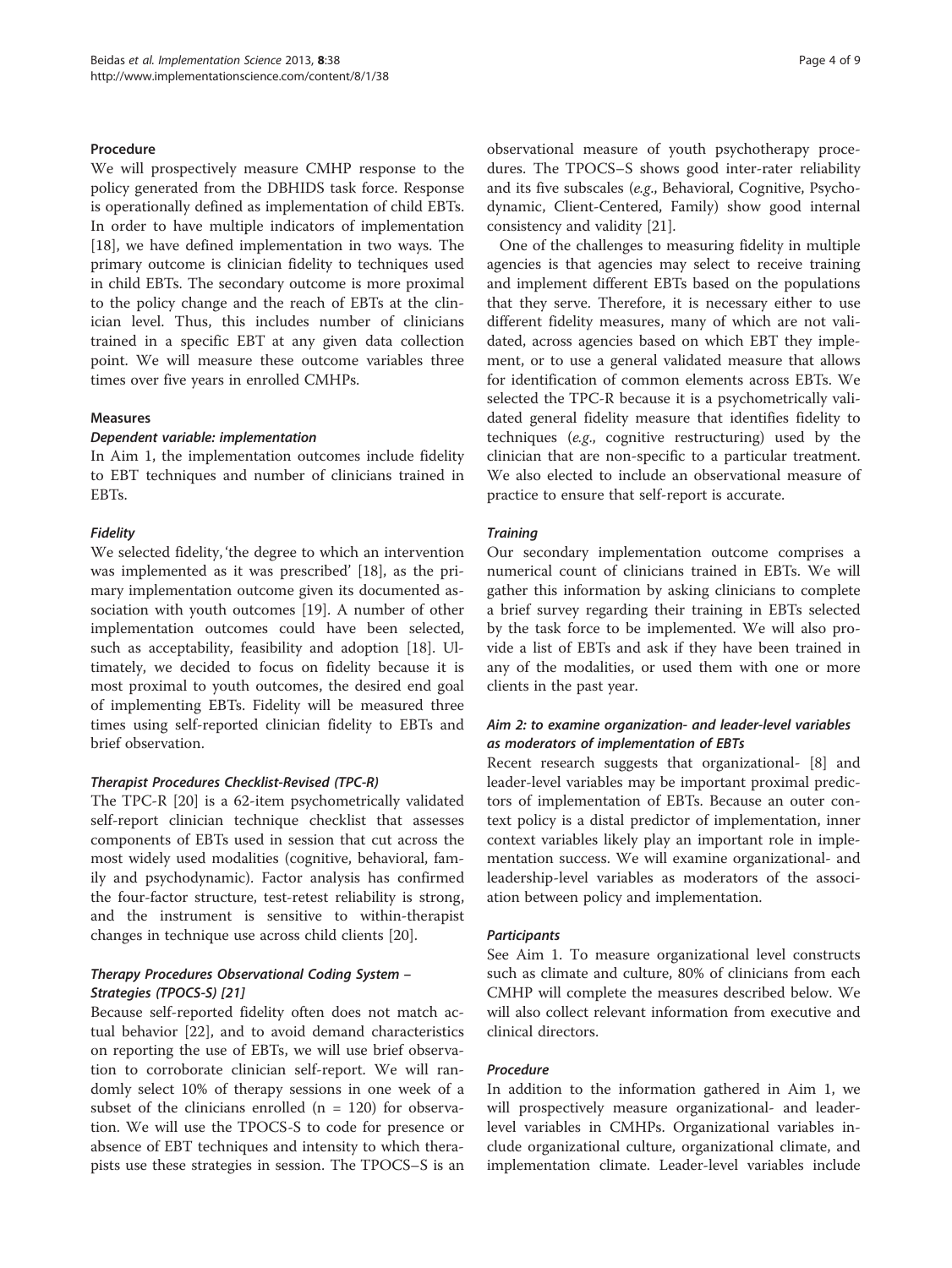transformational leadership, leader knowledge of EBTs, and attitudes toward EBTs. We will collect leadership data on both the executive director and the clinical director.

#### Measures

#### Organizational climate and culture

 $\overline{O}$  (OSC) The OSC [[6\]](#page-9-0) is a 105-item measure of the social context of mental health and social services organizacontext of mental health and social services organizations. The OSC measures organizational culture, organizational climate, and work attitudes. We considered a number of measures that assess organizational variables (e.g., Organizational Readiness for Change [[23\]](#page-9-0), Organizational Readiness for Change Assessment [[24](#page-9-0)]). However, the OSC is the gold-standard in public sector settings in the United States and measures organizational culture and climate, two variables that are critical in our causal model. The OSC has national norms and can be used to create organizational profiles that are associated with organizational functioning. Further, the OSC has strong psychometric properties, including confirmation of the measurement model, and acceptable to high reliability on responses, moderate to high within system agreement, and significant between system differences [[25\]](#page-9-0).

### Implementation climate

#### Implementation Climate Assessment (ICA)

The ICA [\[26](#page-9-0)] is a 57-item scale that measures implementation climate that assesses the following constructs: educational support for EBTs, agency focus on EBTs, program focus on EBTs, agency recruitment of staff for EBTs, program selection of staff for EBTs, recognition for EBT use, rewards for EBT use, staff acceptance of EBTs, and supporting staff use of EBTs. Initial psychometrics are strong with good face validity and alphas in the .88 to .94 range, suggesting adequate reliability [\[26](#page-9-0)]. No other measures exist in mental health services to measure implementation climate, a construct first identified as an important predictor of implementation in the business literature [\[12](#page-9-0)].

### Leadership

### Multifactor Leadership Questionnaire (MLQ)

This is a measure that assesses transformational leadership in organizations and asks individuals to report on the extent to which the executive and clinical directors engage in specific leadership behaviors. The MLQ will be administered separately for each of the leaders (i.e., executive and clinical directors); therapists will report on their leaders, and leaders also report on their own behavior. The MLQ [[13\]](#page-9-0) is a widely used measure that is validated across national and international settings and industries, including public sector services. The MLQ is the gold-standard tool to measure transformational leadership from the organizational literature, and psychometric analyses have confirmed the factor structure of the measurement model [[27](#page-9-0)].

### Attitudes

#### Evidence-Based Practice Attitude Scale (EBPAS)

The EBPAS [[28\]](#page-9-0) is a well-validated, 15-item self-report questionnaire that assesses constructs related to implementation of EBTs: appeal, requirements, openness and divergence. We selected the EBPAS because it is one of the most widely used measures in implementation science, and its psychometrics are very strong. The EBPAS demonstrates good internal consistency, subscale alphas range from .59 to .90 [\[29](#page-9-0)], and its validity is supported by its relationship with both therapist-level attributes and organizational characteristics [[30\]](#page-10-0).

### Knowledge

## Knowledge of Evidence-Based Services Questionnaire (KEBSQ)

The KEBSQ [[31\]](#page-10-0) is a 40-item self-report instrument to measure knowledge of the common elements of EBTs. We selected it because it is the only knowledge questionnaire that has any psychometric data suggesting its reliability and validity in assessing knowledge of common elements of EBTs, specifically temporal stability, discriminative validity, and sensitivity to training [[31\]](#page-10-0).

The OSC, ICA, and MLQ will be aggregated across clinicians from each agency to create organizationallevel constructs if exploration of the data supports this (i.e., concordance between reporters).

## Dependent variables: implementation (fidelity and training). See Aim [1](#page-4-0)

### Aim 3: to qualitatively delineate the implementation process for a subset of CMHPs

Through Aims 1 and 2, we will quantitatively estimate response to a policy on implementation of EBTs and moderators of implementation. Activities under Aim 3 will result in qualitative data from a subset of agencies to understand key informants' perspective about the implementation process, and will generate information about the mechanisms through which organizational- and leader-level variables may drive implementation [\[15,](#page-9-0)[32](#page-10-0)]. We will use qualitative methods to expand and more deeply understand quantitative findings from Aims 1 and 2. We will use a purposive sampling strategy [\[33](#page-10-0)] to identify individuals who will participate in semi-structured interviews at 2 CMHPs that are high-performing, 2 that are averageperforming, and 2 that are low-performing. The interviews will explore the views and perspectives of executive directors and clinicians regarding their experience with the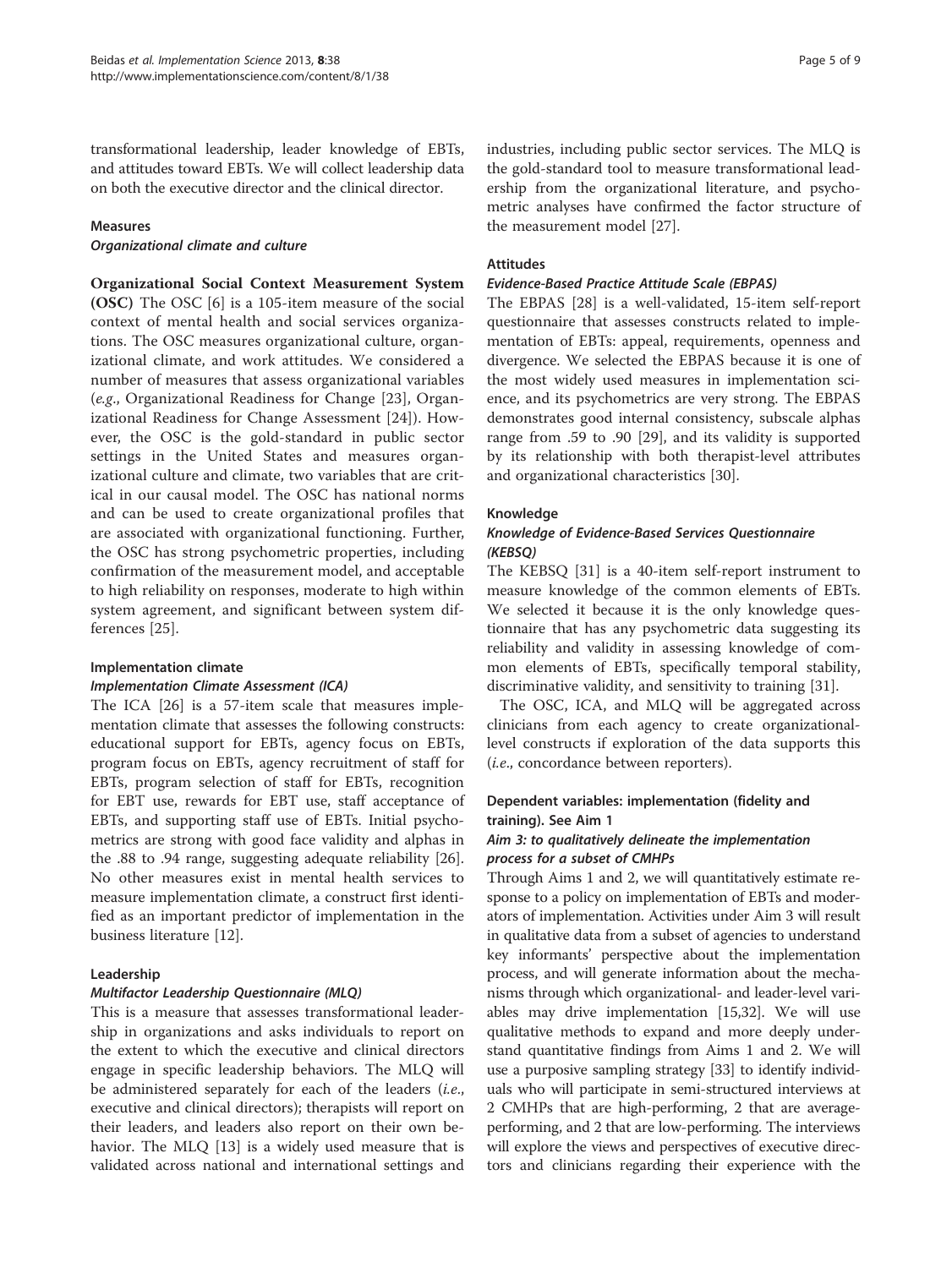implementation process and their understanding of organizational and leader factors that impacted implementation. This partnership with executive directors, clinical directors, and clinicians will be valuable in interpreting quantitative findings and to provide support for or against the causal model outlined.

### Selection of sites and key informants

Following the second measurement point in year three, the 30 sampled CMHPs will be ranked to identify the highest-, average- and lowest-performing sites in terms of fidelity gathered in Aim 1. This ranking will be continuous as based on average total score on the TPC-R per CMHP. We will visually inspect the distribution to identify the cut-points for high-, average- and lowfidelity agencies. Based on the numerical distribution of TPC-R scores, we will create three categories: high, average and low. We will randomly select two agencies from each category to engage in qualitative inquiry. In those CMHPs, the participants will be composed of one executive leader, one clinical director, and at least four clinicians who participated in Aims 1 and 2.

### Interviews

We will conduct interviews with the executive director and clinical director at each of the selected CMHPs (n = 6) for a total of 12 individual interviews. We chose to elicit the views and perspectives of these key informants through individual interviews because of their level of authority, and because at each site they are the sole person filling this job role. We will also conduct interviews with at least 4 clinicians at each of the selected CMHPs  $(n = 6)$  for a total of 24 interviews. We selected interviews, rather than focus groups, for the front-line clinicians because of the potentially sensitive nature of the topics to be discussed, namely job performance.

### Interview process

We will develop an interview protocol with our qualitative expert (FB). The standardized interview guide will be structured using our theoretical model and will ensure uniform inclusion and sequencing of topics across interviews to allow for valid comparison across interviews and sites. The interview guide will have three parts. The first part will cover general views about EBTs, including: what constitutes an EBT; perceptions about why EBTs are important; perceptions about leader and provider impressions of implementation; perceptions about challenges and facilitators to implementation; beliefs about organizational- and leadership-level drivers of implementation; and implementation strategies used. In the second part of the interview, we will ask about specific EBTs implemented at that CMHC. We will ask about the organizational and leader responses to implementation of these specific EBTs and factors that facilitate or hinder implementation of these specific EBTs. In the third section of the interview, we will provide respondents with findings from the quantitative data that reflect how their provider agency is performing relative to other CMHPs on implementation and ask for their reflections on these quantitative findings.

### Qualitative analysis

Interviews will be digitally recorded with the participants' permission, professionally transcribed, and loaded into NVivo 10.0 software for data management and analysis. Analysis will be guided by grounded theory, which provides a rigorous, systematic approach to collecting and analyzing qualitative data and has been shown to produce robust theoretical models of social behavior in healthcare settings [\[34](#page-10-0)]. This approach uses an inductive process of iterative coding to identify recurrent themes, categories and relationships in qualitative data. A comprehensive coding scheme is developed based on a close reading of the text. A coding dictionary is developed that includes specific definitions of each code and criteria for good examples of code applications. Codes are applied to the data in order to tag text, which is then used in computer queries that produce fine-grained descriptions of the role of organizational- and leader-level characteristics on implementation. Every three months, we will double code a subset of 25% of all transcripts and use the inter-rater reliability function in NVivo to identify discrepancies in coding. Any disagreements in coding will be resolved through discussion.

## Mixed methods analysis

We have elected to use mixed methods to integrate findings from Aims 1, 2 and 3. The taxonomy of the design is as follows: the structure is sequential (we will gather quantitative data prior to qualitative data and weigh them equally  $QUAN \rightarrow QUAL$ ); utilizing the function of complementarity (to elaborate upon the quantitative findings to understand the process of implementation as experienced by stakeholders); and the process is connecting (having the qualitative data set build upon the quantitative data set) [\[35\]](#page-10-0).To integrate the quantitative and qualitative methods, we will follow the recently released U.S. National Institutes of Health (NIH) guidelines for best practices in mixed methods [\[36\]](#page-10-0).

We plan to use mixed methods in two ways. First, we will use findings from the quantitative data to identify patterns in the qualitative data. To do this, we will enter quantitative findings into NVivo as attributes of each participant. These quantitative attributes will be used to categorize and compare important themes among subgroups. For example, we will enter fidelity scores into NVivo at the individual clinician level and categorize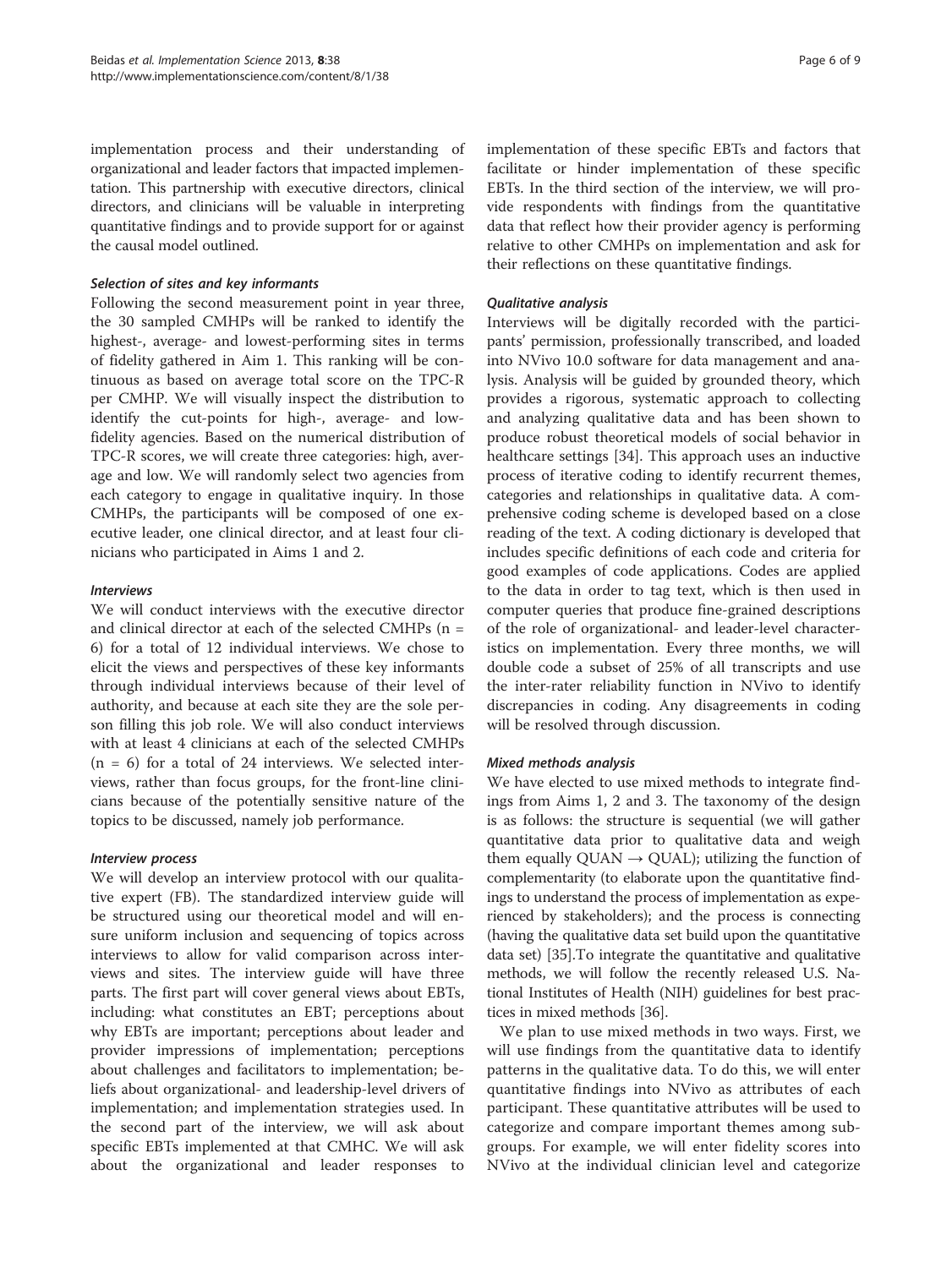clinicians into three groups: low fidelity, average fidelity, and high fidelity. Then, if leadership support emerges as a theme from the interviews, we can query instances when leadership support is discussed with low, average, and high fidelity providers, allowing the investigative team to identify patterns and make interpretations across these groups based on quantitative categorization. Second, given that we will have collected quantitative data prior to qualitative data, if there are findings that necessitate explanation (e.g., attitudes towards EBTs are very low at a subset of agencies), then we can use the qualitative interviews to provide answers to unexplained quantitative results (*i.e.*, expansion on quantitative findings).

#### Trial status

Study procedures have been approved by the City of Philadelphia Institutional Review Board and the University of Pennsylvania Institutional Review Board. We have just begun recruitment and data collection for the first wave of data at the time of submission of this manuscript (February, 2013).

## **Discussion**

#### Innovation

This study contains two important innovations. First, this will be one of the first studies to prospectively follow changes in implementation of child EBTs in multiple agencies over multiple years following a policy mandate; previous studies have been largely retrospective with few data-points [[4\]](#page-9-0) or have focused on one agency [[37](#page-10-0)]. Baseline data will be collected prior to implementation of the new policy, which allows for the power of a prospective and longitudinal design. There are a number of benefits to utilizing a prospective design, most prominently that the investigative team will be able to study the process of implementation in realtime rather than retrospectively, as most studies have done. Further, this design allows for demonstrating the temporal sequence between the policy and the resulting outcomes. This study has the potential to impact future policy mandates around implementation of innovation in urban CMHPs.

Second, this study is innovative because it will identify if organizational and leadership constructs predict implementation success, and if these constructs change as a function of implementation. To date, much implementation research has relied on cross-sectional methods to explore differences in organizational variables across agencies, making it difficult to determine causality. This study will allow the research team to identify whether the implementation process itself has an impact on organizational- and leader-level constructs.

#### Limitations

This study is one of the first to investigate the impact of a policy on implementation of EBTs for youth in the public sector, and is not without limitations. Experimental manipulation would have provided a more rigorous design for assessing causality. For example, assigning half the clinics to the policy mandate, and half the clinics to no change in their practice would be a stronger design. However, the realities of a real-world public system make this design infeasible. Nevertheless, the opportunity to assess this policy mandate across an entire large service system provides an important opportunity for understanding implementation process and outcomes across the outer and inner context. Additionally, therapist turnover may result in attrition in the sample over the five-year longitudinal study. Statistical consideration of how to deal with high attrition will be necessary. For example, analyses may need to utilize cross-classified random effects statistical models to address this concern. Finally, observation of therapist in-session behavior may prove more challenging than collecting self-report data, as evidenced by previous research studies. However, members of the investigative team are experienced in fidelity assessment in public sector service settings e.g., [\[38\]](#page-10-0).

#### Impact

This study has the potential to impact public health by increasing our understanding of implementation of EBTs in public sector mental health settings, a setting where traditionally underserved and vulnerable youths receive needed mental health care. Findings from this study will have the potential to inform future policy mandates around EBT implementation. Findings will also add to the implementation science literature by providing information on the impact of policy on implementation of EBTs and the potential moderating effect of organizational- and leader-level variables on implementation. The study also has the potential to improve the quality of care to youth served by the public sector by increasing the number of youth who can access quality evidence-based psychosocial treatment, and reduce the research-practice gap. This type of work will be especially important going forward given that many U.S. states, counties and cities are already either incentivizing or mandating implementation of EBTs (e.g., California, New York State), and the Affordable Care Act of 2014 will mandate implementation of evidence-based treatments in healthcare.

#### Abbreviations

CBH: Community Behavioral Health; CMHPs: Community Mental Health Providers; DBHIDS: Department of Behavioral Health and Intellectual DisAbility Services; EBPAS: Evidence-Based Practice Attitudes Scale; EBTs: Evidence-based Treatments; EPIC: Evidence-Based Practice and Innovation Center; EPIS: Exploration, Preparation, Implementation, and Sustainment Model; ICA: Implementation Climate Assessment; KEBSQ: Knowledge of Evidence-Based Services Questionnaire;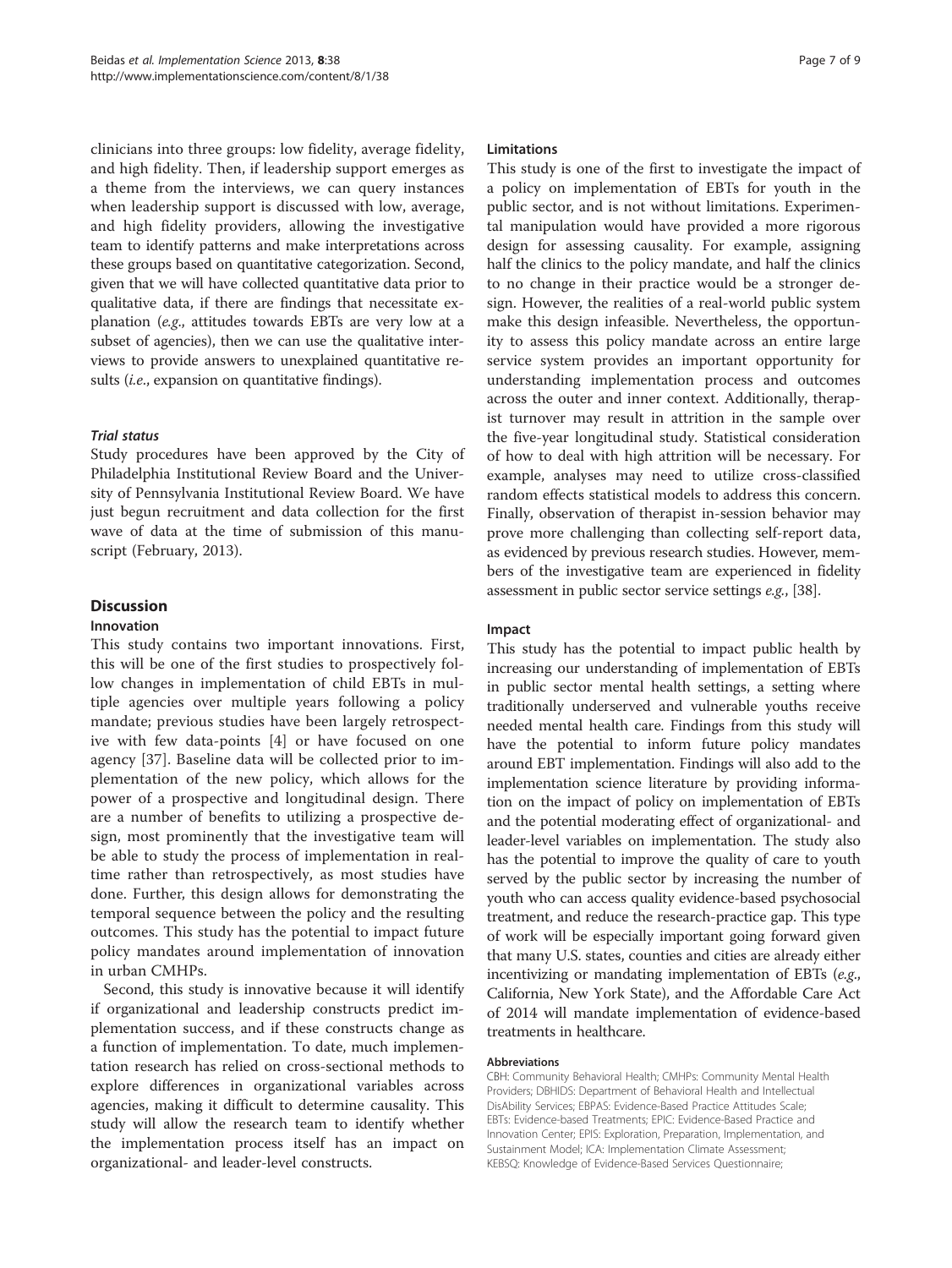<span id="page-9-0"></span>MLQ: Multifactor Leadership Questionnaire; NIH: National Institutes of Health; OSC: Organizational Social Context; QUAN/QUAL: Quantitative/Qualitative; TPC-R: Therapist Procedure Checklist-Revised.

#### Competing interests

GA is an Associate Editor of Implementation Science. However, all decisions on this paper will be made by another editor. The authors declare that they have no other competing interests.

#### Authors' contributions

RB is the principal investigator for the study protocol. RB generated the idea and designed the study, was the primary writer of the manuscript, and approved all changes. DM is the primary mentor for RB'S K23 award, which provides support for all study activities. Authors GA, FB, AE, TH, KH, SM and SS are consultants on the K23 award and have provided input into the design of the study. LW is the research specialist coordinating the study and has contributed to the design of the study. All authors reviewed and provided feedback for this manuscript. The final version of this manuscript was vetted and approved by all authors.

#### Acknowledgements

We are especially grateful for the support the Department of Behavioral Health and Intellectual DisAbility Services has provided for this project, and for the Evidence Based Practice and Innovation (EPIC) group. Funding for this research project was supported by the following grants from NIMH: (K23 MH099179, Beidas). Additionally, the preparation of this article was supported in part by the Implementation Research Institute (IRI), at the George Warren Brown School of Social Work, Washington University in St. Louis; through an award from the National Institute of Mental Health (R25 MH080916) and Quality Enhancement Research Initiative (QUERI), Department of Veterans Affairs Contract, Veterans Health Administration, Office of Research & Development, Health Services Research & Development Service. Dr. Beidas is an IRI fellow. We would like to thank the following experts who provided their time and input on this project: Dr. Marc Atkins, Dr. Ross Brownson, Dr. David Chambers, Dr. Charles Glisson, Dr. Nicholas Ialongo, Dr. John Landsverk, and Dr. Enola Proctor. We are also grateful for the time and effort provided by Steven Lucas and Margaret Mary Downey with this project.

#### Author details

<sup>1</sup>Department of Psychiatry, University of Pennsylvania Perelman School of Medicine, 3535 Market Street, 3rd floor, Philadelphia, PA 19104, USA. 2 Department of Psychiatry, University of California San Diego, San Diego, CA, USA. <sup>3</sup> Department of Family Medicine and Community Health, University of Pennsylvania Perelman School of Medicine, Philadelphia, PA, USA. <sup>4</sup>Department of Behavioral Health and Intellectual DisAbility Services, Philadelphia, PA, USA. <sup>5</sup>Department of Psychiatry, New York University, New York, NY, USA. <sup>6</sup>Center for Health Equity Research and Promotion, Philadelphia Veterans Affairs Medical Center; School of Social Policy and Practice, University of Pennsylvania, Philadelphia, PA, USA. <sup>7</sup>Department of Psychiatry and Behavioral Sciences, Medical University of South Carolina, Charleston, SC, USA.

#### Received: 23 February 2013 Accepted: 18 March 2013 Published: 24 March 2013

#### References

- 1. Chambless DL, Ollendick TH: Empirically supported psychological interventions: controversies and evidence. Annu Rev Psychol 2001, 52:685–716.
- Balas EA, Boren SA: Managing clinical knowledge for health care improvement. In Yearbook of Medical Informatics. Edited by Bemmel J, McCray AT. Stuttgart: Schattauer Verlagsgesellschaft; 2000:65–70.
- 3. New Freedom Commission on Mental Health: Achieving the Promise: Transforming Mental Health Care in America. Executive Summary. Rockville; 2003.
- Aarons GA, Sommerfeld DH, Willging CE: The soft underbelly of system change: The role of leadership and organizational climate in turnover during statewide behavioral health reform. Psychol Serv 2011, 8:269–281.
- 5. Brownson RC, Chriqui JF, Stamatakis KA: Understanding evidence-based public health policy. Am J Public Health 2009, 99:1576–83.
- 6. Glisson C, Landsverk J, Schoenwald S, Kelleher K, Hoagwood K, Mayberg S, Green P, Research Network on Youth Mental health: Assessing the organizational social context (OSC) of mental health services: implications for research and practice. Adm Policy Ment Health 2008, 35:98–113.
- 7. Glisson C, James LR: The cross-level effects of culture and climate in human service teams. J Organ Behavior 2002, 23:767-794.
- 8. Glisson C, Green P: Organizational climate, services, and outcomes in child welfare systems. Child Abuse Negl 2011, 35:582–91.
- 9. Glisson C, Schoenwald SK, Hemmelgam A, Green P, Dukes D, Armstrong KS, Chapman JE: A randomized trial of MST and ARC in a two-level evidencebased treatment implementation strategy. J Consult Clin Psychol 2010, 78:537–50.
- 10. Klein K, Knight A: Innovation implementation: overcoming the challenge. Cur Dir Psychol Sci 2005, 14:243–246.
- 11. Weiner BJ, Beiden CM, Bergmire DM, Johnston M: The meaning and measurement of implementation climate. Implement Sci 2011, 6:78.
- Klein KJ, Conn AB, Sorra JS: Implementing computerized technology: an organizational analysis. J Appl Psych 2001, 86:811–824.
- 13. Bass B, Avolio B: Transformational Leadership Development: Manual for the Multifactor Leadership Questionnaire. Palo Alto: Consulting Psychologist Press; 1990.
- 14. Aarons GA: Transformational and transactional leadership: association with attitudes toward evidence-based practice. Psychiatr Serv 2006, 57:1162–9.
- 15. Aarons GA, Hurlburt M, Horwitz SM: Advancing a conceptual model of evidence-based practice implementation in public service sectors. Adm Policy Ment Health 2011, 38:4-23.
- 16. Brownson RC, Royer C, Ewing R, McBride TD: Researchers and policymakers: travelers in parallel universes. Am J Prev Med 2006, 30:164-72.
- 17. Dinh-Zarr TB, Sleet D, Shults RA, Zaza S, Elder RW, Nichols JL, Thompson RS, Sosin DM, Task Force on Community Preventative Services: Reviews of evidence regarding interventions to increase the use of safety belts. Am J Prev Med 2001, 21:48–65.
- 18. Proctor E, Silmere H, Raghavan R, Hovmand P, Aarons G, Bunger A, Griffey R, Hensley M: Outcomes for implementation research: conceptual distinctions, measurement challenges, and research agenda. Adm Policy Ment Health 2011, 38:65–76.
- 19. Schoenwald SK, Henngeller SW, Brondino MJ, Rowland MD: Multisystemic therapy: monitoring treatment fidelity. Fam Process 2000, 39:83-103.
- 20. Weersing VR, Weisz JR, Donenberg G: Development of the therapy procedures checklist: A therapist-report measure of technique use in child and adolescent treatment. J Clin Child Psychol 2002, 31:168-180.
- 21. McLeod BD, Weisz JR: The Therapy Process Observational Coding System for Child Psychotherapy-Strategies Scale. J Clin Child Adolesc Psychol 2010, 39:436–43.
- 22. Beidas RS, Kendall PC: Training therapists in evidence-based practice: a critical review of studies from a systems-contextual perspective. Clin Psychol-Sci Pr 2010, 17:1–30.
- 23. Lehman WJ, Greener J, Simpson D: Assessing organizational readiness for change. J Subst Abuse Treat 2002, 22:197–209.
- 24. Helfrich CD, Li YF, Sharp ND, Sales AE: Organizational readiness to change assessment (ORCA): development of an instrument based on the Promoting Action on Research in Health Services (PARIHS) framework. Implement Sci 2009, 4:38.
- 25. Glisson C, Green P, Williams NJ: Assessing the Organizational Social Context (OSC) of child welfare systems: implications for research and practice. Child Abuse Negl 2012, 36:621–32.
- 26. Aarons G: Organizational Climate for Evidence-Based Practice Implementation: Development of a New Scale. In Proceedings of the Annual Association for Behavioral and Cognitive Therapies: November 2011; Toronto. 2011.
- 27. Antonakis J, Avolio B, Sivasubramaniam N: Context and leadership: an examination of the nine-factor full-range leadership theory using the Multifactor Leadership Questionnaire. Leadership Quart 2003, 14:261–295.
- 28. Aarons GA: Mental health provider attitudes toward adoption of evidence-based practice: the Evidence-Based Practice Attitude Scale (EBPAS). Ment Health Serv Res 2004, 6:61–74.
- 29. Aarons GA, Sawitzky AC: Organizational culture and climate and mental health provider attitudes towards evidence-based practice. Psychol Serv 2006, 3:61–72.